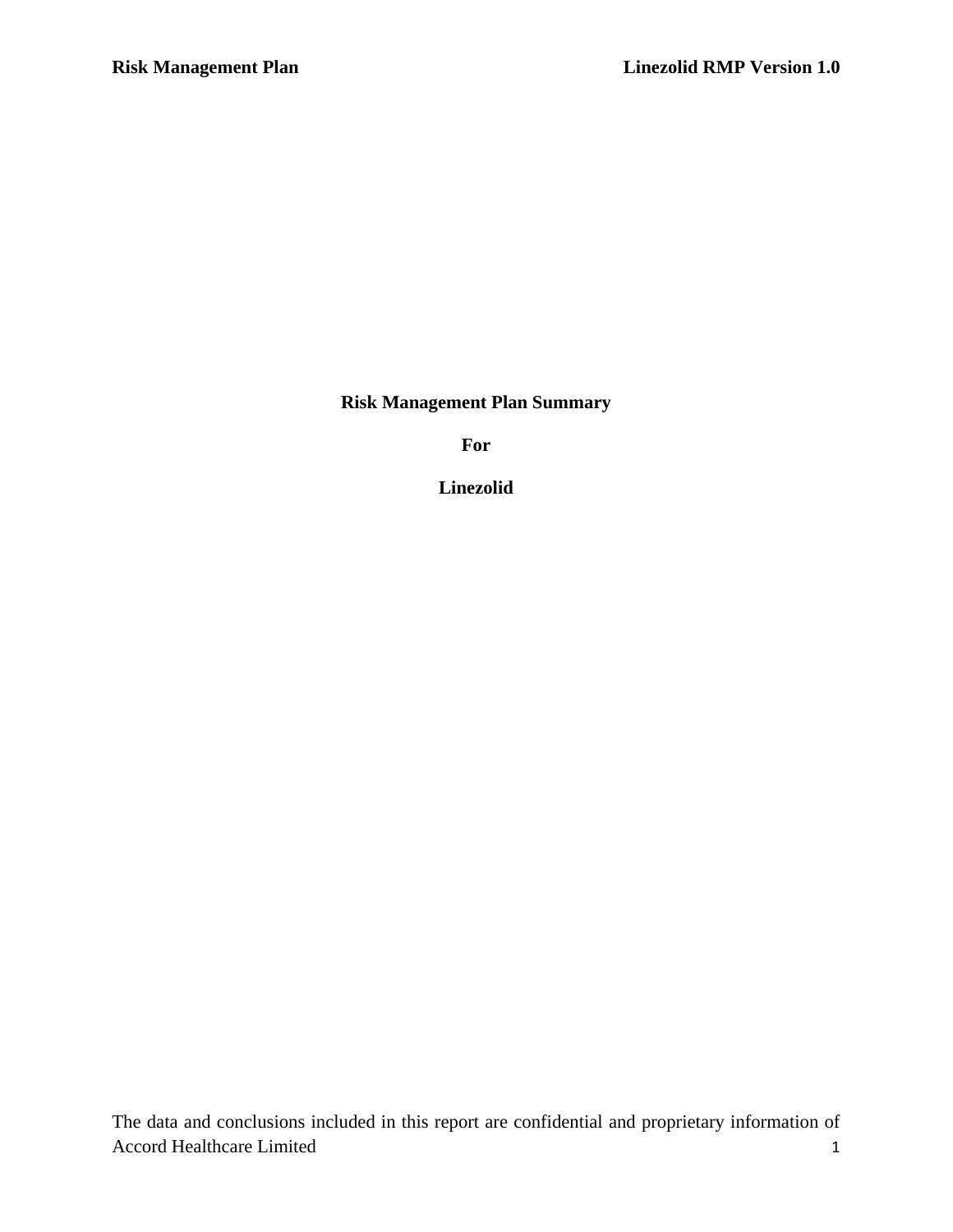## **PART VI: SUMMARY OF THE RISK MANAGEMENT PLAN BY PRODUCT**

### **VI.2 Elements for a public summary**

### **VI.2.1 Overview of disease epidemiology**

### Nosocomial pneumonia (NP):

NP (hospital acquired pneumonia) is most common in elderly patients; however, patients of any age may be affected. It is common in the intensive care units (ICU) and outside ICU. In the recent studies, the frequency was reported as 6.8–27%. In a study in European ICUs, ICUacquired pneumonia accounted for 46.9% of nosocomial infections. The risk of pneumonia is increased in the intubated (insertion of a tube via oral cavity) patients receiving mechanical ventilation (MV) (artificial ventilation) and the ventilator associated pneumonia (VAP) (a type of pneumonia which occurs in people who are receiving mechanical ventilation) frequencies varied between 7–70% in different studies. The progress in patients with hospital acquired pneumonia depends primarily on preexisting conditions and host defenses, with early-onset disease having a better prognosis. NP is also associated with high deaths in ICUs. The death rate reaches to 20– 50%, and also NP caused by high-risk organisms which cause disease is associated with higher death rates.

### Community acquired pneumonia (CAP):

CAP (pneumonia acquired from social contact) is a relatively frequent infectious illness which causes diseased state worldwide. The reported frequency rates of radiographically (imaging technique that uses electromagnetic radiation other than visible light, especially X-rays, to view the internal structure of a human body) confirmed CAP in different populations have varied between 1.3 and 11.6 cases per 1,000 persons. The frequency of the condition is age-related with the highest rates in the very young and very old. There is no optimal therapy for communityacquired pneumonia (CAP). CAP may be treated with a single antibiotic therapy or a combination therapy.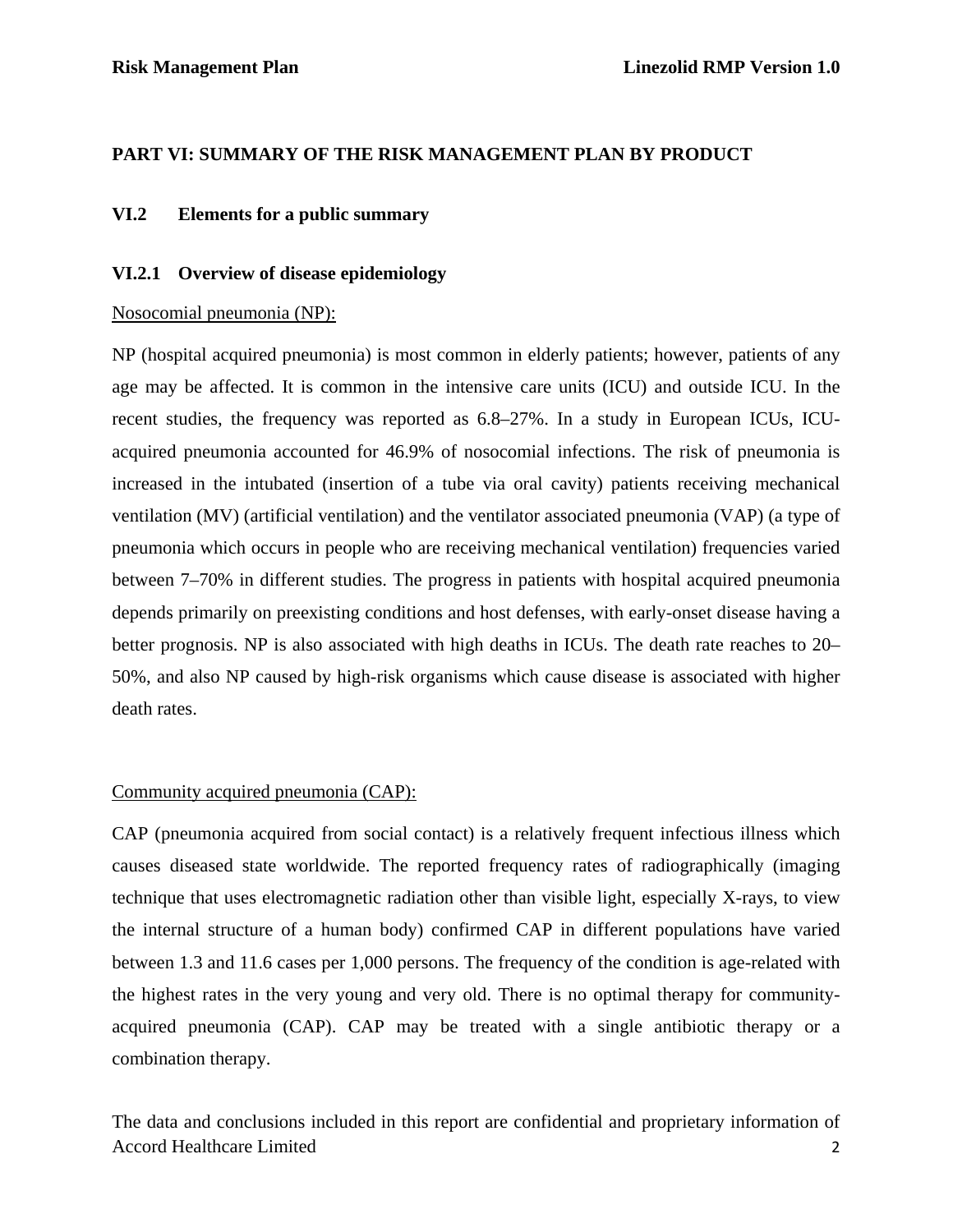#### Complicated skin and soft tissue infections (cSSTI):

Skin and soft tissue infections (SSTIs) are common in outpatient clinic and emergency department visits and include a wide variety of infections of the various layers of skin, fascia (structure of connective tissue that surrounds muscles) and muscle. SSTIs usually result from traumatic, surgical or healthcare-related skin break down with secondary infection with microorganisms.

Among hospitalized or critically ill patients, several studies have shown that about 4.3%-10.5% of septic (infected) episodes are caused by SSTIs. In large database study on skin related conditions in the intensive care unit (ICU), only 0.4% of all ICU admissions had SSTIs, and about 60% of which were necrotizing fasciitis (a severe bacterial infection of the tissues that line and separate muscles, that causes extensive tissue death). Another two studies, including only "superficial" and "deep and/or healthcare- associated" infections, have shown that about 2.0%- 5.8% of hospitalized SSTI patients are admitted to the ICU.

### **VI.2.2 Summary of treatment benefits**

Linezolid is an antibiotic of the oxazolidinones group that works by stopping the growth of certain bacteria (germs) that cause infections. It is used to treat pneumonia (lung infection) and some infections in the skin or under the skin.

The efficacy studies were conducted for the reference product Zyvox and no studies to evaluate the expected benefit were performed for Linezolid Accord, considering its similarity to Zyvox.

### **VI.2.3 Unknowns relating to treatment benefits**

. There are insufficient data on the safety and efficacy of linezolid in children and adolescents (< 18 years old) to establish dosage recommendations and also there are no adequate data from the use of linezolid in pregnant women.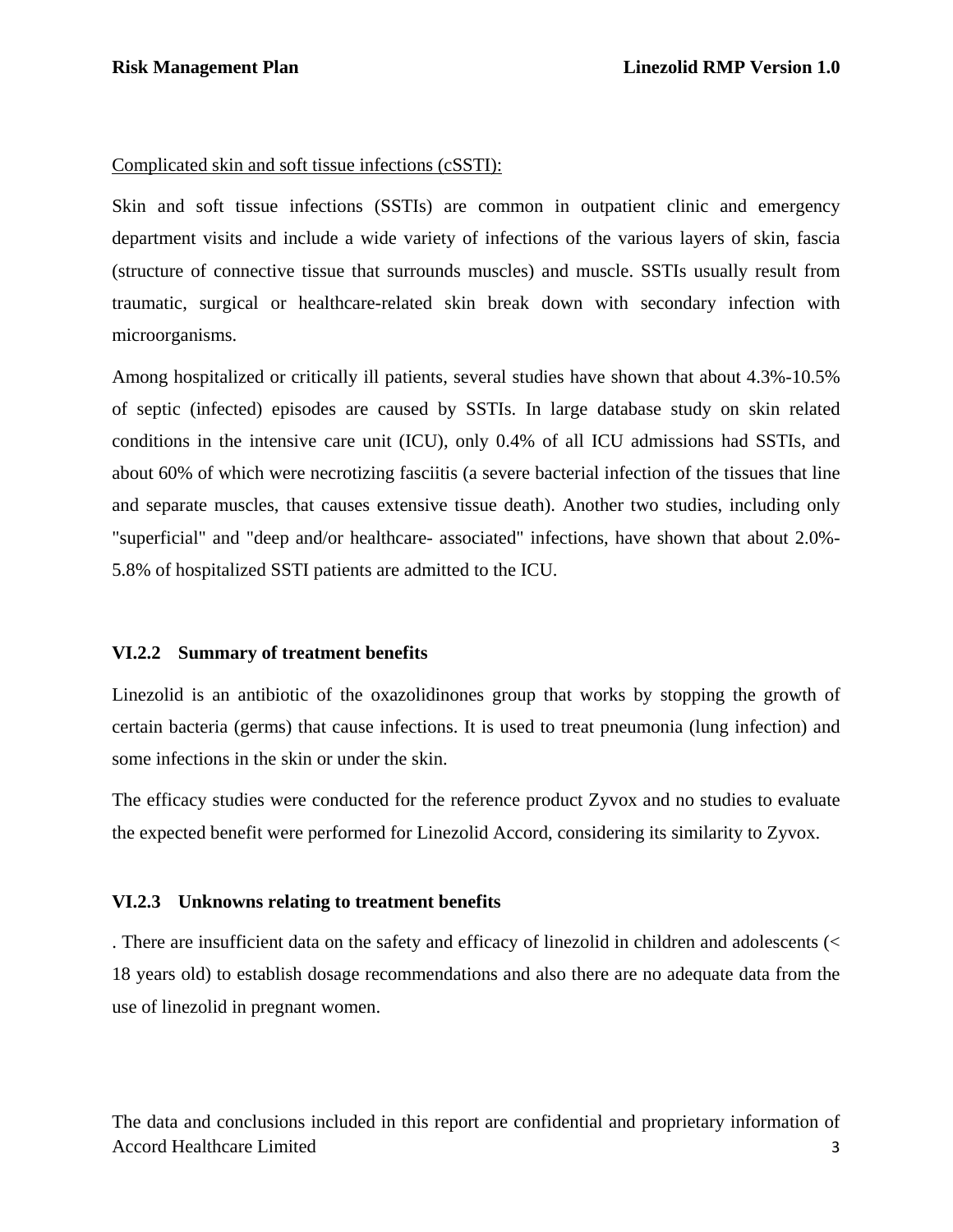# **VI.2.4 Summary of safety concerns**

## **Important identified risks**

| <b>Risk</b>                                                                                                                                                                                                                                                                                      | What is known                                                                                                                                                                                                                                                                                                                                                                                       | <b>Preventability</b>                                                                                                                                                                                          |
|--------------------------------------------------------------------------------------------------------------------------------------------------------------------------------------------------------------------------------------------------------------------------------------------------|-----------------------------------------------------------------------------------------------------------------------------------------------------------------------------------------------------------------------------------------------------------------------------------------------------------------------------------------------------------------------------------------------------|----------------------------------------------------------------------------------------------------------------------------------------------------------------------------------------------------------------|
| Decreased<br>blood<br>count<br>(Myelosuppression)                                                                                                                                                                                                                                                | Linezolid can cause reduction<br>in the numbers of cells in the<br>blood.                                                                                                                                                                                                                                                                                                                           | By performing regular blood<br>tests to monitor blood count<br>while on linezolid                                                                                                                              |
| Metabolic condition in which<br>lactic acid builds up in the<br>bloodstream faster than it can<br>be removed due to drop in the<br>oxygen levels in body and<br>will<br>include<br>symptoms<br>recurrent nausea and vomiting,<br>abdominal<br>pain<br>and<br>over<br>breathing (Lactic acidosis) | Linezolid can lead to lactic<br>acidosis (symptoms include<br>recurrent nausea and vomiting,<br>abdominal<br>pain,<br>overbreathing).                                                                                                                                                                                                                                                               | Inform doctor immediately in<br>case of recurrent nausea or<br>vomiting, abdominal pain or<br>over breathing.                                                                                                  |
| Damage to the nerves in hands<br>(Peripheral<br>and<br>feet<br>neuropathy)                                                                                                                                                                                                                       | Peripheral neuropathy, have<br>been reported in patients<br>treated with linezolid; these<br>reports have primarily been in<br>patients treated for longer than<br>the maximum recommended<br>duration of 28 days.<br>There may be an increased<br>risk of neuropathies when<br>linezolid is used in patients<br>currently taking or who have<br>taken<br>recently<br>antimycobacterial medications | By avoiding treatment longer<br>than recommended duration of<br>28 days and by avoiding<br>linezolid in patients currently<br>taking or who have recently<br>taken<br>the<br>for<br>treatment<br>tuberculosis. |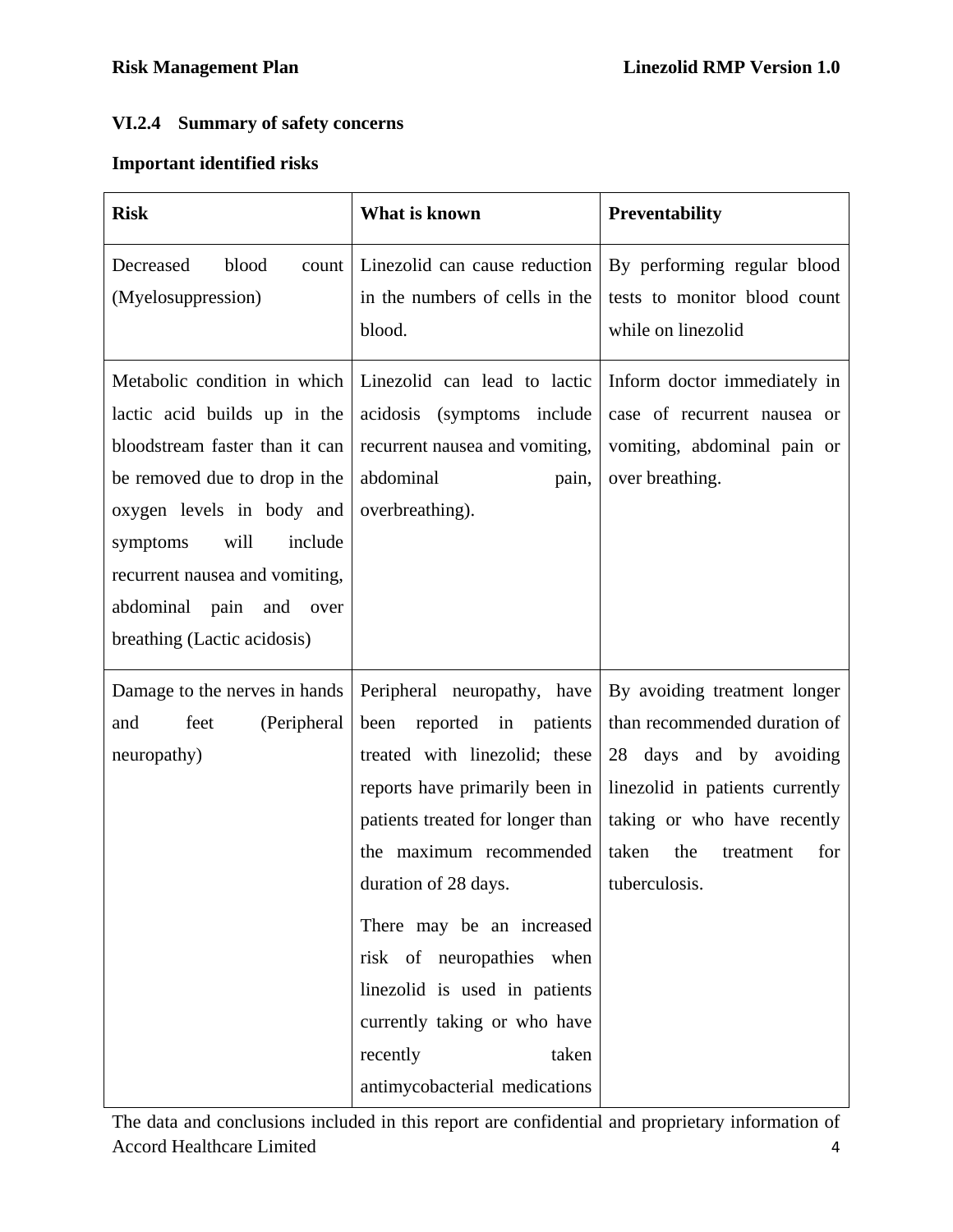| <b>Risk</b>                                                                                                                                                                                                                                                                                                     | What is known                                                                                                                                                                          | <b>Preventability</b>                                                                                                                                                                                                                                                                                                                             |
|-----------------------------------------------------------------------------------------------------------------------------------------------------------------------------------------------------------------------------------------------------------------------------------------------------------------|----------------------------------------------------------------------------------------------------------------------------------------------------------------------------------------|---------------------------------------------------------------------------------------------------------------------------------------------------------------------------------------------------------------------------------------------------------------------------------------------------------------------------------------------------|
|                                                                                                                                                                                                                                                                                                                 | of<br>for<br>the<br>treatment<br>tuberculosis.                                                                                                                                         |                                                                                                                                                                                                                                                                                                                                                   |
| Damage to the nerves in eyes<br>(Optic neuropathy)                                                                                                                                                                                                                                                              | Blurred<br>vision<br>has<br>been<br>reported by patients who have<br>been given linezolid for more<br>than 28 days.                                                                    | By avoiding treatment longer<br>than recommended duration of<br>28 days.<br>If during treatment problems<br>with vision such as blurred<br>vision,<br>changes<br>in<br>colour<br>vision, difficulty<br>in<br>seeing<br>detail<br>field<br>vision<br><b>or</b><br>of<br>restricted,<br>inform<br>becomes<br>doctor immediately.                    |
| Symptoms that include fast<br>confusion,<br>heart<br>rate,<br>abnormal<br>sweating,<br>hallucinations,<br>involuntary<br>chills<br>movements<br>and<br>shivering<br>(Serotonin<br>syndrome) and potential for shivering.<br>increased<br>blood<br>pressure<br>inhibit<br>(potential<br>to<br>monoamine oxidase) | Linezolid can cause serotonin<br>syndrome (symptoms include<br>fast heart rate,<br>confusion,<br>abnormal<br>sweating,<br>hallucinations,<br>involuntary<br>chills<br>and<br>movements | Inform doctor of concurrent<br>use of certain antidepressants<br>known as tricyclics or SSRIs<br>(selective serotonin reuptake<br>inhibitors). There are many of<br>these, including amitriptyline,<br>cipramil, clomipramine,<br>dosulepin,<br>doxepin,<br>fluvoxamine,<br>fluoxetine,<br>imipramine,<br>lofepramine,<br>paroxetine, sertraline. |
| Convulsions                                                                                                                                                                                                                                                                                                     | Linezolid<br>lead<br>can<br>to<br>convulsions.                                                                                                                                         | Tell doctor about history of<br>seizures and if you experience<br>agitation, confusion, delirium,<br>rigidity,<br>tremor,                                                                                                                                                                                                                         |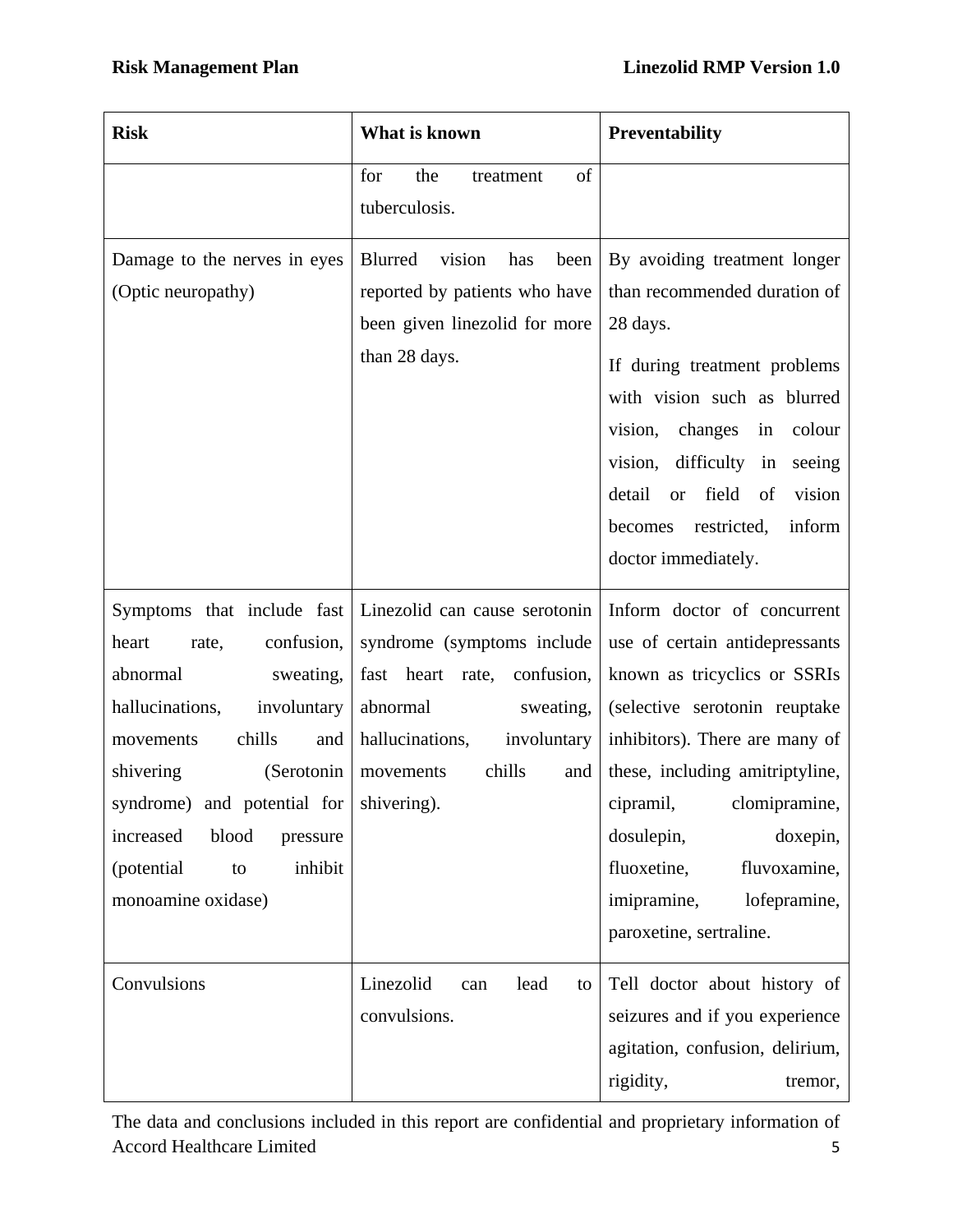| <b>Risk</b>                                                                                                                            | What is known                                                                                                                                                                                                                                                                                                 | Preventability                                                                                                                                                                                                                                                                                                                                   |
|----------------------------------------------------------------------------------------------------------------------------------------|---------------------------------------------------------------------------------------------------------------------------------------------------------------------------------------------------------------------------------------------------------------------------------------------------------------|--------------------------------------------------------------------------------------------------------------------------------------------------------------------------------------------------------------------------------------------------------------------------------------------------------------------------------------------------|
|                                                                                                                                        |                                                                                                                                                                                                                                                                                                               | incoordination<br>seizure<br>and<br>while<br>also<br>taking<br>antidepressants                                                                                                                                                                                                                                                                   |
| Mitochondrial toxicity                                                                                                                 | Linezolid<br>inhibits<br>mitochondrial<br>protein<br>synthesis.<br>Adverse<br>events,<br>such<br>lactic<br>acidosis,<br>as<br>anaemia and neuropathy (optic<br>and peripheral), may occur as<br>a result of this inhibition;<br>these events are more common<br>when the drug is used longer<br>than 28 days. | By avoiding treatment longer<br>than recommended duration of<br>28 days.                                                                                                                                                                                                                                                                         |
| diarrhoea containing<br>Severe<br>blood<br>and/or<br>mucus<br>(Antibiotic associated colitis<br>including Pseudomembranous<br>colitis) | Linezolid can lead to severe<br>diarrhoea containing<br>blood<br>and/or<br>mucus<br>(Pseudomembranous colitis).                                                                                                                                                                                               | In case of severe diarrhoea<br>containing<br>blood<br>and/or<br>mucus (antibiotic associated<br>colitis<br>including<br>pseudomembranous<br>colitis)<br>during treatment, stop taking<br>Linezolid<br>immediately<br>and<br>consult<br>doctor.<br>In<br>this<br>situation, one should not take<br>medicines that stop or slow<br>bowel movement. |
| Long term-use of more than<br>28 days                                                                                                  | Linezolid over 28 days is<br>associated with an increased<br>risk of decreased blood count                                                                                                                                                                                                                    | While the patient is taking<br>Linezolid,<br>doctor<br>should<br>perform regular blood tests to                                                                                                                                                                                                                                                  |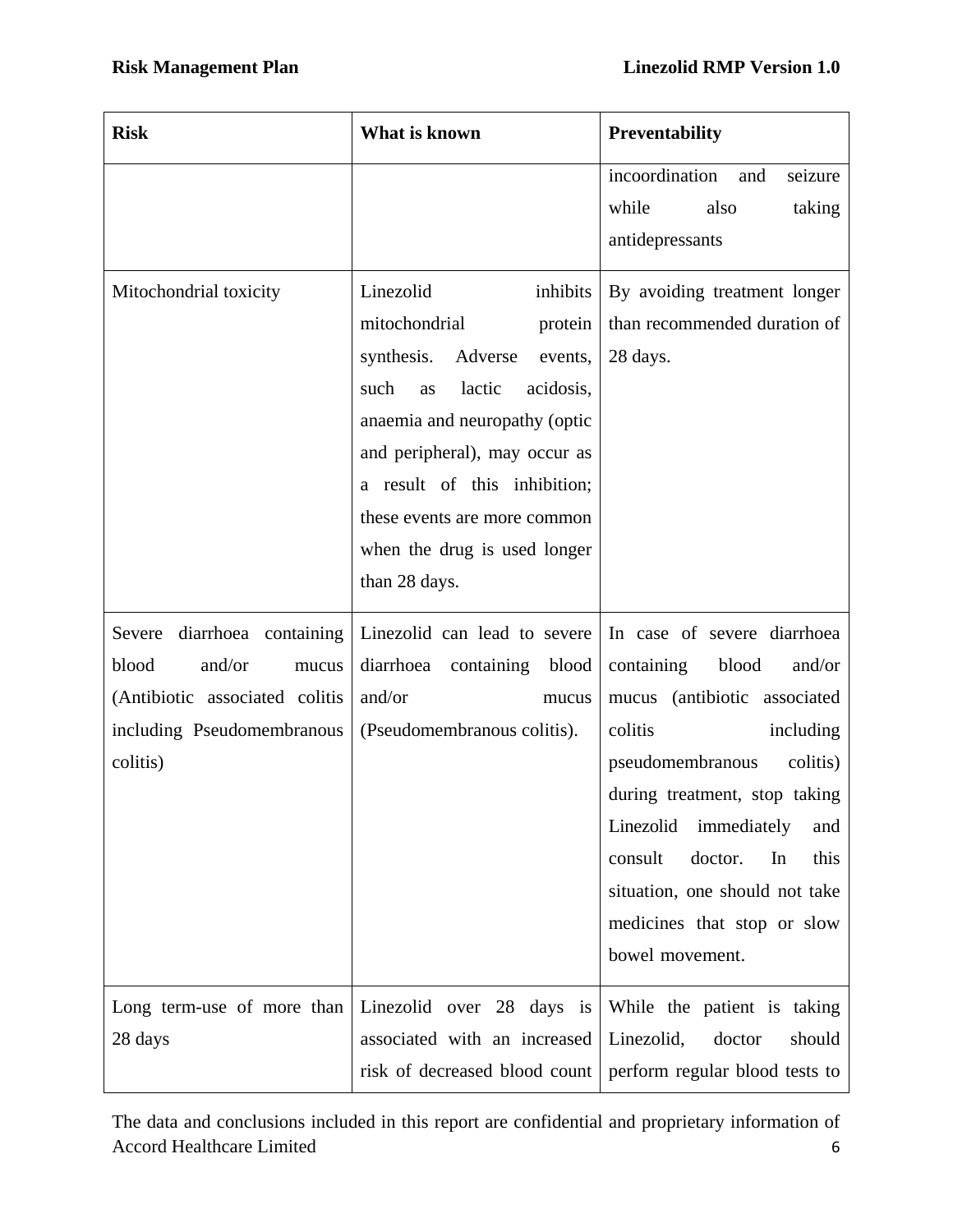| <b>Risk</b> | What is known                     | <b>Preventability</b>           |
|-------------|-----------------------------------|---------------------------------|
|             | (myelosuppression),               | monitor patient's blood count.  |
|             | mitochondrial<br>dysfunction,     | should<br>monitor<br>Doctor     |
|             | lactic acidosis and damage to     | patient's eyesight if he/she is |
|             | peripheral<br>the<br>in<br>nerves | taking Linezolid for more than  |
|             | system<br>nervous                 | 28 days.                        |
|             | (neuropathies).                   |                                 |

## **Important potential risks**

| <b>Risk</b>                                                                                                                                                             | What is known                                                                                                                                                                                                                                                                                                                                                                                                                                                        |
|-------------------------------------------------------------------------------------------------------------------------------------------------------------------------|----------------------------------------------------------------------------------------------------------------------------------------------------------------------------------------------------------------------------------------------------------------------------------------------------------------------------------------------------------------------------------------------------------------------------------------------------------------------|
| Increased risk of death (fatal)<br>outcome) in subsets of patients<br>with<br>catheter<br>related<br>those<br>infections,<br>especially<br>with gram negative organisms | An increased risk of death was observed in patients treated with<br>linezolid who had catheter-related infections especially those<br>caused by bacteria known as gram negative bacteria. Therefore,<br>in complicated skin and soft tissue infections linezolid should<br>only be used in patients with known or possible co-infection<br>with Gram negative organisms if there are no alternative<br>treatment options available. In these circumstances treatment |
|                                                                                                                                                                         | against Gram negative organisms must be initiated at the same<br>time.                                                                                                                                                                                                                                                                                                                                                                                               |

# **Missing information**

| <b>Risk</b>                                          | What is known                                                                               |
|------------------------------------------------------|---------------------------------------------------------------------------------------------|
| use in children and adolescent (under 18 years old). | Limited information on the Linezolid is not normally used to treat children and adolescents |
|                                                      | Limited information on the The effect of linezolid in pregnant women is not known.          |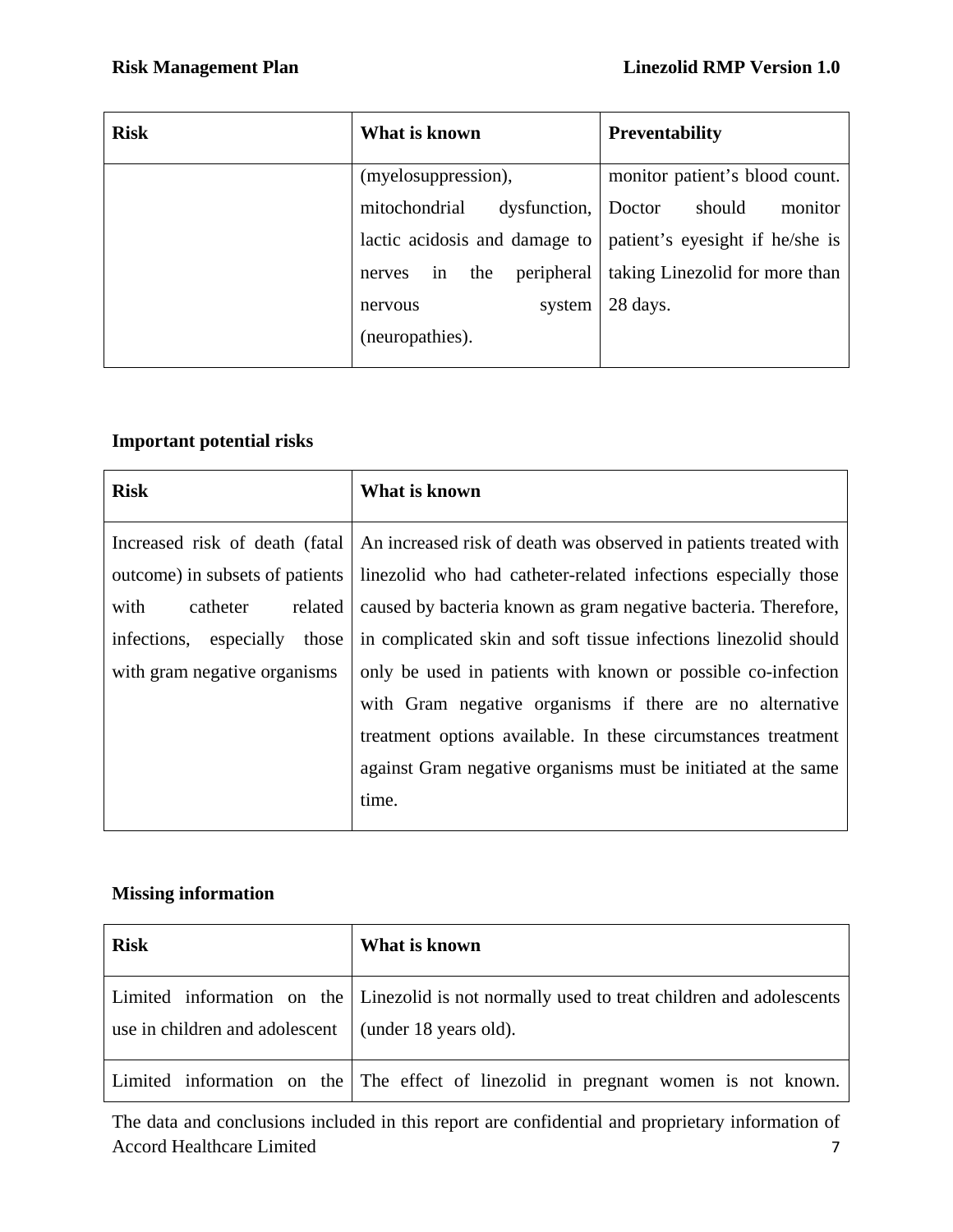| <b>Risk</b>                    | What is known                                                   |
|--------------------------------|-----------------------------------------------------------------|
| use in pregnant and lactating  | Therefore it should not be taken in pregnancy unless advised by |
| females                        | your doctor. Tell your doctor if you are pregnant, think you    |
|                                | may be pregnant or are trying to become pregnant. You should    |
|                                | not breastfeed when taking linezolid because it passes into     |
|                                | breast milk and could affect the baby.                          |
| Use in Severe Liver failure    | There are limited clinical data and it is recommended that      |
| (severe hepatic insufficiency) | linezolid should be used in such patients only when the         |
|                                | anticipated benefit is considered to outweigh the theoretical   |
|                                | risk.                                                           |
| Use in Kidney failure (Use in  | Linezolid should be used with special caution in patients with  |
| renal insufficiency)           | severe renal insufficiency who are undergoing dialysis and only |
|                                | when the anticipated benefit is considered to outweigh the      |
|                                | theoretical risk.                                               |

### **VI.2.5 Summary of risk minimisation measures by safety concern**

All medicines have a Summary of Product Characteristics (SmPC) which provides physicians, pharmacists and other health care professionals with details on how to use the medicine, the risks and recommendations for minimising them. An abbreviated version of this in lay language is provided in the form of the package leaflet (PL). The measures in these documents are known as routine risk minimisation measures.

This medicine has no additional risk minimisation measures.

## **VI.2.6 Planned post authorisation development plan**

No studies planned.